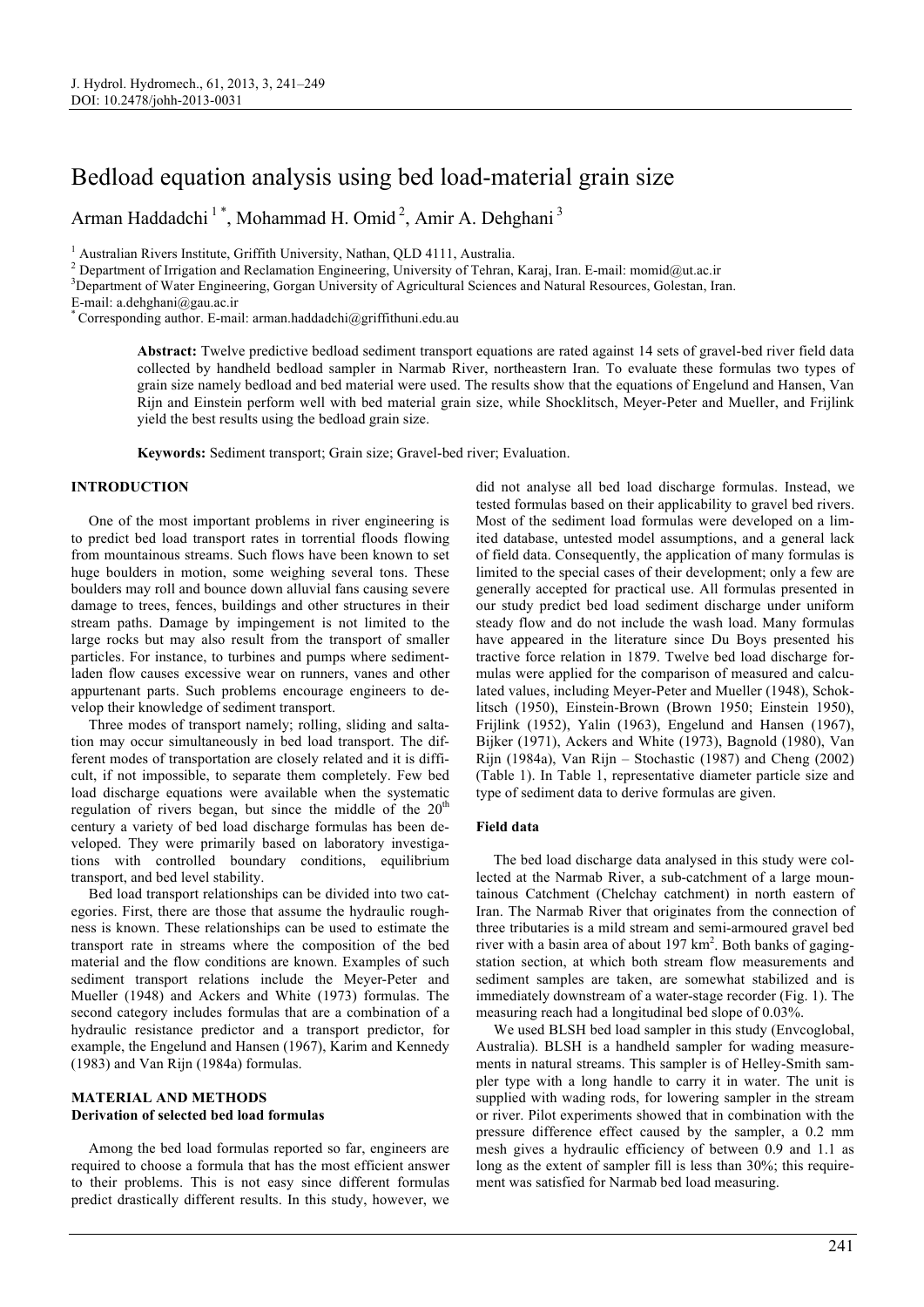| Formula name               | Publishing | Representative<br>diameter | Particle size   | Type of data and descriptions                                                                                         |
|----------------------------|------------|----------------------------|-----------------|-----------------------------------------------------------------------------------------------------------------------|
|                            | vear       |                            | range (mm)      |                                                                                                                       |
| Meyer-Peter and<br>Mueller | 1948-1954  | $D_a$                      | $0.4 - 28.65$   | Uniform sediments with varying specific gravity from<br>1.25 to 4                                                     |
| Schoklitsch                | 1950       | $D_{40}$                   | $0.3 - 5$       | Well sorted and graded sediment measured in small<br>flumes. Not applicable for hyper-concentrated sand bed<br>rivers |
| Einstein-Brown             | 1942-1950  | $D_{50}$                   | 0.785-28.65     | Uniform sediment and light weight materials based on<br>flume data                                                    |
| Frijlink                   | 1952       | $D_a$                      |                 | Simple fit of Meyer-Peter and Mueller and Einstein                                                                    |
| Yalin                      | 1963       | $D_{50}$                   | $0.315 - 28.65$ | Uniform sediment and light weight materials                                                                           |
| Engelund and<br>Hansen     | 1967       | $D_{50}$                   | $0.19 - 0.93$   | Based on large flume data                                                                                             |
| Bijker                     | 1971       | $D_{50}$                   |                 | Proposed based on the concept of Einstein formula                                                                     |
| Ackers and White           | 1973       | $D_{35}$                   | $0.4 - 4.94$    | Uniform sediment and light weight materials                                                                           |
| Bagnold                    | 1980       |                            |                 | Based on flume data and US streams                                                                                    |
| Van Rijn                   | 1984       | $D_{90}$                   | $0.2 - 2$       | Based on 130 flume experiments                                                                                        |
| Van $Rijn -$<br>Stochastic | 1987       | $D_{50}$                   |                 |                                                                                                                       |
| Cheng                      | 2002       | $D_{50}$                   | $0.7 - 22.5$    | Derived for computing bed load for the conditions of<br>low to high shear stresses.                                   |

**Table 1.** Description of bed load equations used in this study.

According to the water level changes, three to six sub-sections were considered for the measuring of bedload discharge in a reach without an obvious aggradation or degradation. The duration of sampling was decided on the bedload discharge to ensure that only 30% of the sampler was filled (Emmett 1980).

In addition to the bedload sampling, the flow depth, water surface width, river bed slope and flow velocity were measured. An OTT velocity meter was used to measure the time averaged velocity in sampling section. Water discharge was then calculated by means of multiplying area by velocity. A typical flow velocity profile which was obtained in 150–200 cm intervals across the river is shown in Fig. 2b. Lateral distributions of bed load concentration and depth for gauging-station section are shown in Fig. 2a and Fig. 2c, respectively, for three different times *r*. In Table 2 some hydraulic data such as; flow width, hydraulic radius, specific discharge, and temperature that are used for evaluation of formulas are presented. The width of river changes from less than 7 m during low flow events to  $\sim$ 19 m in maximum measured discharge. The range of changes in measured flow velocity was between 0.28 m  $\mathrm{s}^{-1}$  and 1.32 m  $\mathrm{s}^{-1}$ . These values prove that the river flow is highly variable and bed load discharges can change remarkably among wet and dry seasons (see Fig. 2a).



**Fig. 1.** Channel cross section at the gauging-station section for stream flow measurements and sediment sampling.

#### **Properties of sediment**

Transportation of sediment depends not only on the characteristics of the flow involved, but also on the properties of the sediment itself. Those properties of most importance in the

242

sedimentation processes can be divided into properties of the particles and of the sediment as a whole. The most important property of the sediment particle or grain is its size. In most of the river sediment studies average size alone has been used to describe the sediment as a whole. To obtain more accurate results, a more precise description of the sediment is required.

**Table 2.** Maximum and minimum of hydraulic data used in calculation of the formulas.

| Used         |                     | Slope  |                      |
|--------------|---------------------|--------|----------------------|
| data series  |                     |        |                      |
| 14           |                     | 0.0003 |                      |
| Hydraulic    | Specific            | Width  | Tempe-               |
| radius $(m)$ | discharge $(m^2 s)$ | (m)    | rature $(^{\circ}C)$ |
|              |                     |        |                      |
| 0.52         | 0.49                | 18.7   | 20                   |
|              |                     |        |                      |
| 0.16         | 0.016               | 6.7    | 6.5                  |
|              |                     |        |                      |

In this study, two types of grain size namely; bedload grain size and bed material grain size are used for evaluating the bedload discharge formulas. Bed material grain sizes are the particle sizes which are found in appreciable quantities in that part of the river bed where is affected by transport. Bedload grain size is defined as size of the transported bed material which is almost in continuous contact with the bed, carried forward by rolling, sliding or hopping. In Fig. 3, cumulative frequency curves of bedload grain size for all 14 series of data and size distribution of bed material are shown. The results show that the corresponding particle size of sediment in transport is finer than those because of selective transport due to bed material.

Grain size distributions of bed load are more uniform than bed material (Fig. 3). By means of size distribution curves, median size,  $d_{50}$ , geometric mean size,  $d_g$ , geometric standard deviation,  $\delta_{g}$ , arithmetic mean size,  $d_{m}$ , particle fall velocity, dimensionless particle diameter,  $D^*$  and sorting coefficient,  $S_0$ are obtained and shown in Table 3.

On the other hand, these sediment features can be written for all 14 bed load grain size. In Table 4 the maximum, minimum,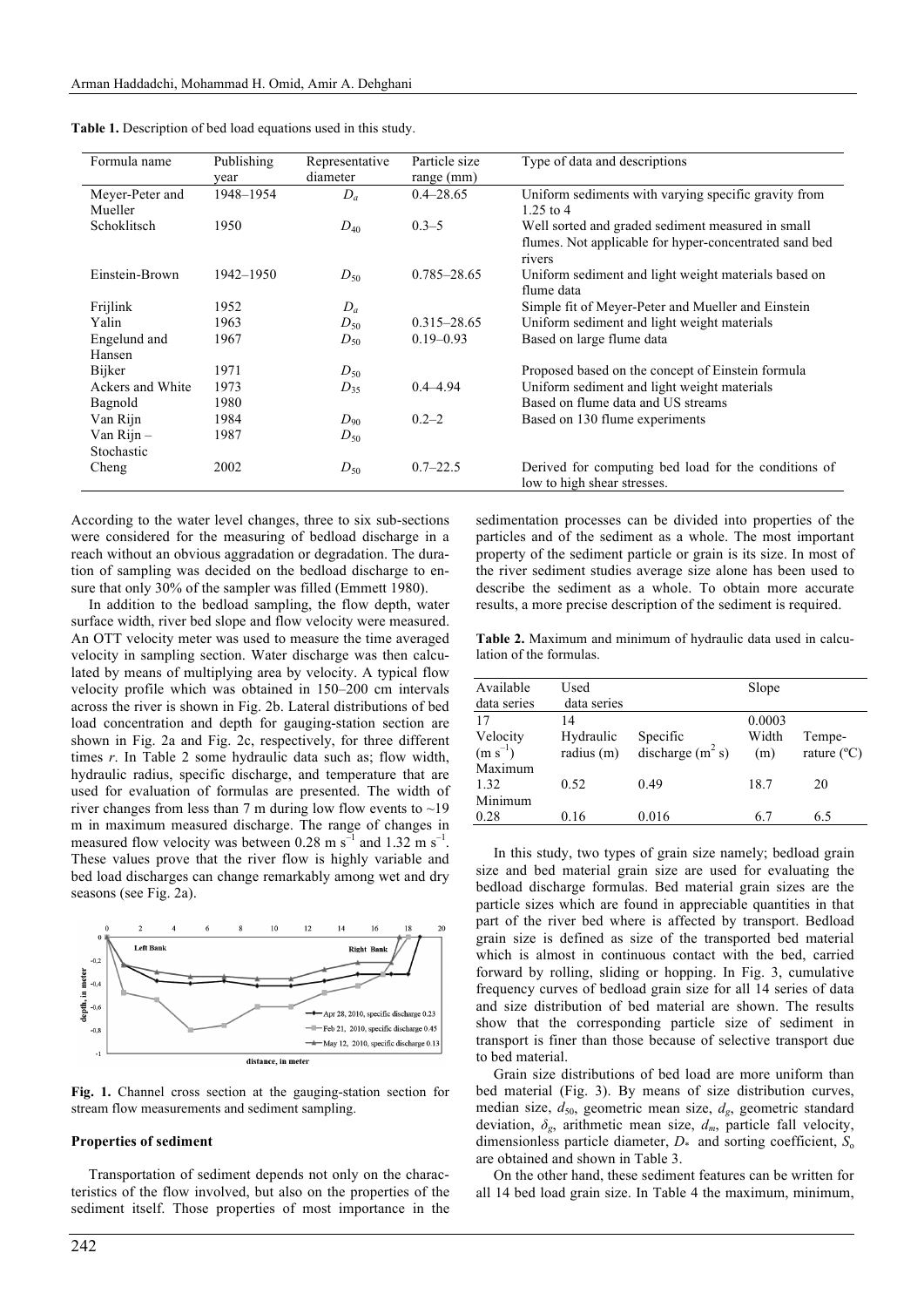

**Fig. 2.** Lateral distribution of bed load (A), velocity (B), depth (C) gauging-station section, Narmab.



**Fig. 3.** Grain size distributions of bed load and bed material load. Bed material is shown with circle. Other curves are related to 14 bed load grain size.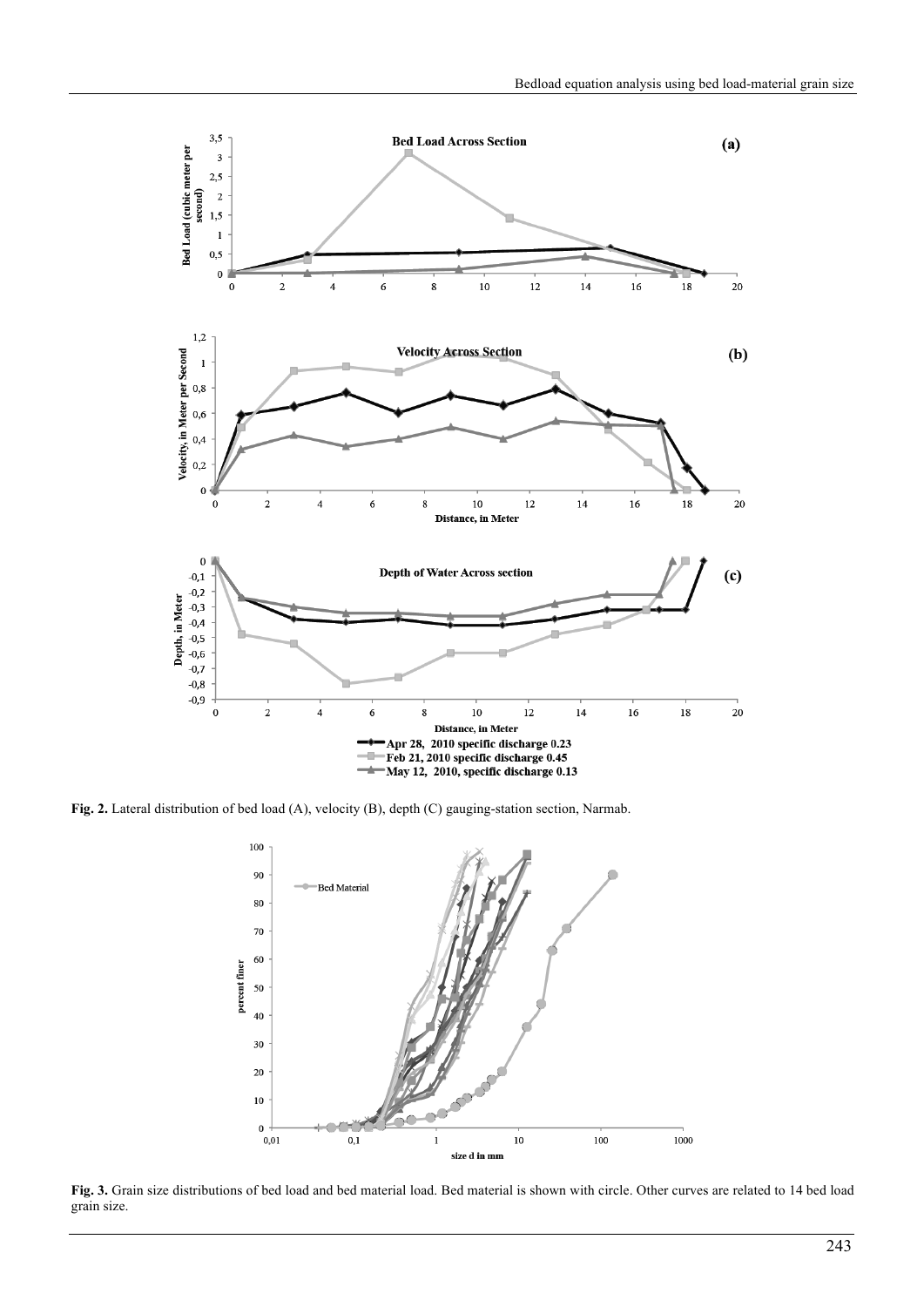| Median size<br>$(d_{50}),$ | Geometric<br>mean size | Geometric standard<br>deviation | Arithmetic<br>Mean size | Fall velocity<br>$(W_{S})$ , (m s <sup>-1)</sup> | Particle<br>diameter | Sorting<br>coefficient |
|----------------------------|------------------------|---------------------------------|-------------------------|--------------------------------------------------|----------------------|------------------------|
| (mm)                       | $d_{\sigma}$           | $(0_{\sigma})$                  | $(d_m)$ , (mm)          |                                                  | D.                   | $(S_0)$                |
|                            | 6.4                    | 3.81                            | 19.2                    |                                                  | 360                  | 2.74                   |

**Table 4.** Sediment properties for bed load.

|         | Median size $(d_{50})$ , | Arithmetic mean size | Fall velocity                  | Geometric standard deviation |
|---------|--------------------------|----------------------|--------------------------------|------------------------------|
|         | (mm)                     | $(d_m)$ , (mm)       | $(W_S)$ , (m s <sup>-1</sup> ) | $(\delta_a)$ , (mm)          |
| Maximum | 3.35                     |                      | 0.28                           | O. I                         |
| Minimum |                          | 0.78                 | 0.09                           | າ າ<br>∠.∠                   |
| Mean    |                          | 2.43                 | 0.192                          |                              |

and mean of median size, mean size, fall velocity and geometric standard deviation are presented.

### **RESULTS AND DISCUSSION Evaluation of formulas**

Fourteen datasets were used to evaluate formulas. All these data are in the range of base flow to peak flood from October 2009 to May 2010.

A straightforward way to evaluate a formula is to compare the results of the predictions with the bed sediment discharge measured in natural streams. In making the calculations one needs to know hydraulic quantities, e.g., mean velocity, depth, and hydraulic radius.

Van Rijn (1984b) used 486 sets of river data to verify the methods of Engelund and Hansen (1967), Ackers and White (1973), Yang (1973), and Van Rijn (1984a). Bed material sizes were in the range of 0.1 to 0.4 mm. The results have been expressed in terms of a discrepancy ratio. The method of Van Rijn (1984) yields the best results for field data with 76% of the predicted transport rates within a factor 2 ( $0.5 \le r \le 2$ ) of the measured values. Engelund and Hansen (1967), and Ackers and White (1973) yield good results with 63% of discrepancy ratio in factor 2. The method of Yang yields excellent results for small-scale river data, but very poor results for large scale river data.



**Fig. 4.** Comparisons between calculated and measured bed load discharge (bed material grain size).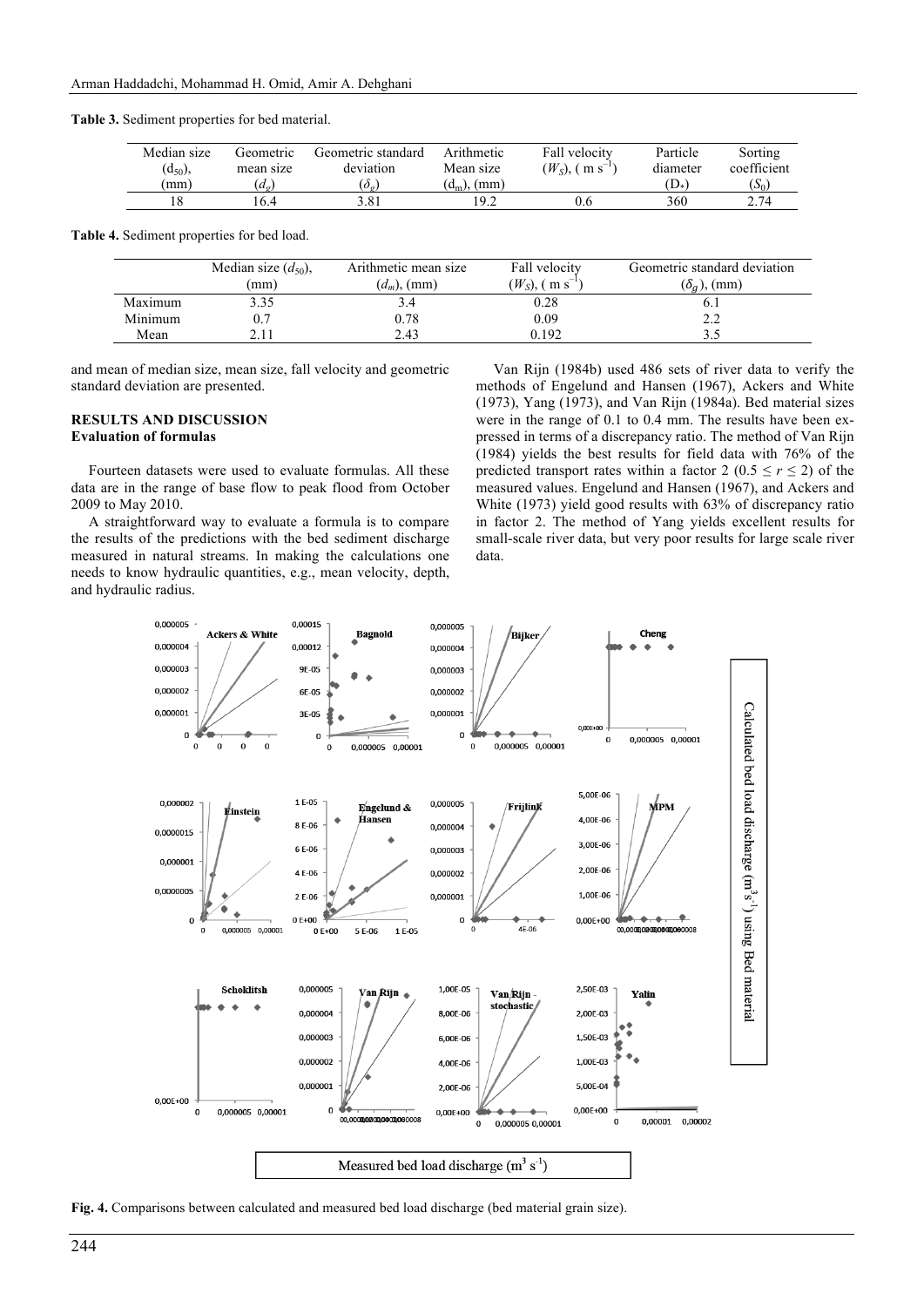

**Fig. 5.** Comparisons between calculated and measured bed load discharge (bed load grain size).

Habersack and Laronne (2002) compared measured and calculated values using the following bed load discharge formulas for equilibrium conditions: Meyer-Peter et al. (1934), Schocklitsch (1934, 1950) but formulated in 1943; Meyer-Peter and Mueller (1948), Einstein (1950), Yalin (1963), Ackers and White (1973), White and Day (1982), Bagnold (1980), Parker et al. (1982) and Zanke (1987) and for non-equilibrium conditions: Parker (1990), Zanke (1999) and Sun and Donahue (2000). The results of the discrepancy ratio in the interval of 0.5  $\leq r \leq 2$  in descending order are Zanke (1987), Einstein (1950), Meyer-Peter et al. (1934), Schocklitsch (1950) to Ackers and White (1973) and White and Day (1982) respectively.

Gomez and Church (1989) tested the performances of 12 bed load sediment transport formulas developed for use in gravel bed streams. A total of 88 sets of river data were used in the analyses. These river data were collected from four gravel bed rivers in the USA. No formula performs consistently well, but the Bagnold, Schoklitsch' and Einstein's equations yield the highest degree of accuracy and the least deviation from measured river data.

#### **Evaluation based on absolute values**

One of the ways to make comparisons is by plotting the observed values against the calculated ones. In this method, result from only one formula can be shown in any one graph but the observed results can be obtained from any number of streams.

A comparison between 12 formulas and the measured bed load discharge utilizing grain size of the bed material and bed load is demonstrated in Figs 4 and 5, respectively. Middle lines represent equality between measured and calculated bed load discharges  $(r = 1)$ . Meanwhile, the two thin lines depict half values and double values of the discrepancy ratio  $(r = 0.5 \text{ or } 2)$ , respectively.

In Fig. 4 a noticeable distinction exists between calculations and most of the measurements. Einstein-Brown (1950), Van Rijn (1984a), and Engelund and Hansen (1967) are frequently within  $0.5 < r < 2$  range, while Yalin (1963) and Bagnold (1980) formulas overestimate, and all other equations considerably underestimate with using bed material grain size.

Utilizing bed load grain size to calculate bed load discharge gives better results than using bed material grain size in evaluation of most equations.

Van Rijn (1984a) and Engelund and Hansen (1967) that have reasonable results with bed material grain size, tend to overestimate with bed load grain size. Obviously, Schoklitsch (1950) and Meyer-Peter and Mueller (1948) have points between two thin lines of half values and double values of discrepancy ratio. In Fig. 5 Cheng (2002) equation still underestimate bed load discharge (like in Fig. 4), but the results of Cheng equation with using bed load grain size as representative size are much better than using bed material as representative size.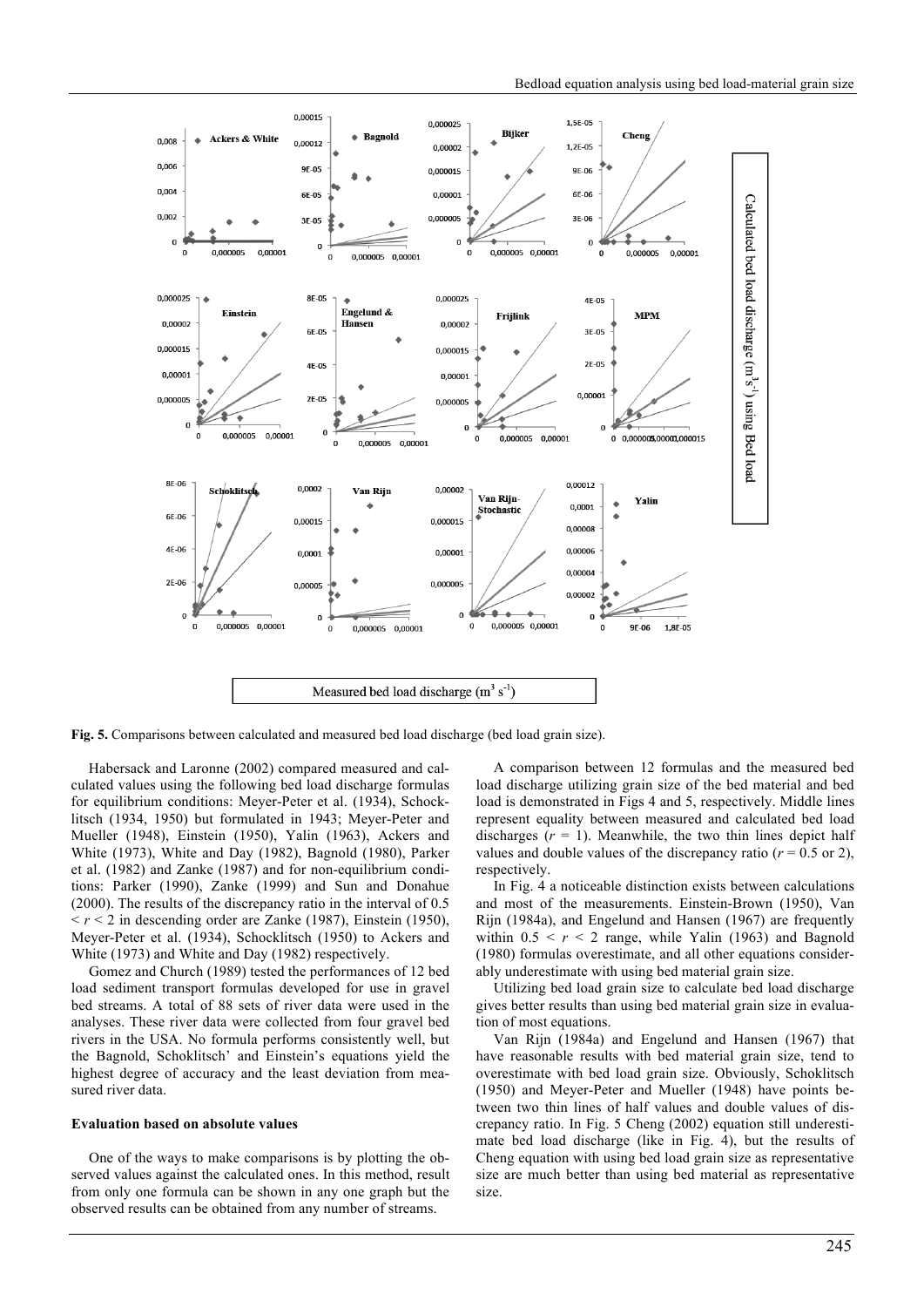

**Fig. 6.** Ranking of bed load discharge formulas in terms of calculated to measured bed load discharge (*r*) for bed material grain size (right side) and bed load grain size (left side).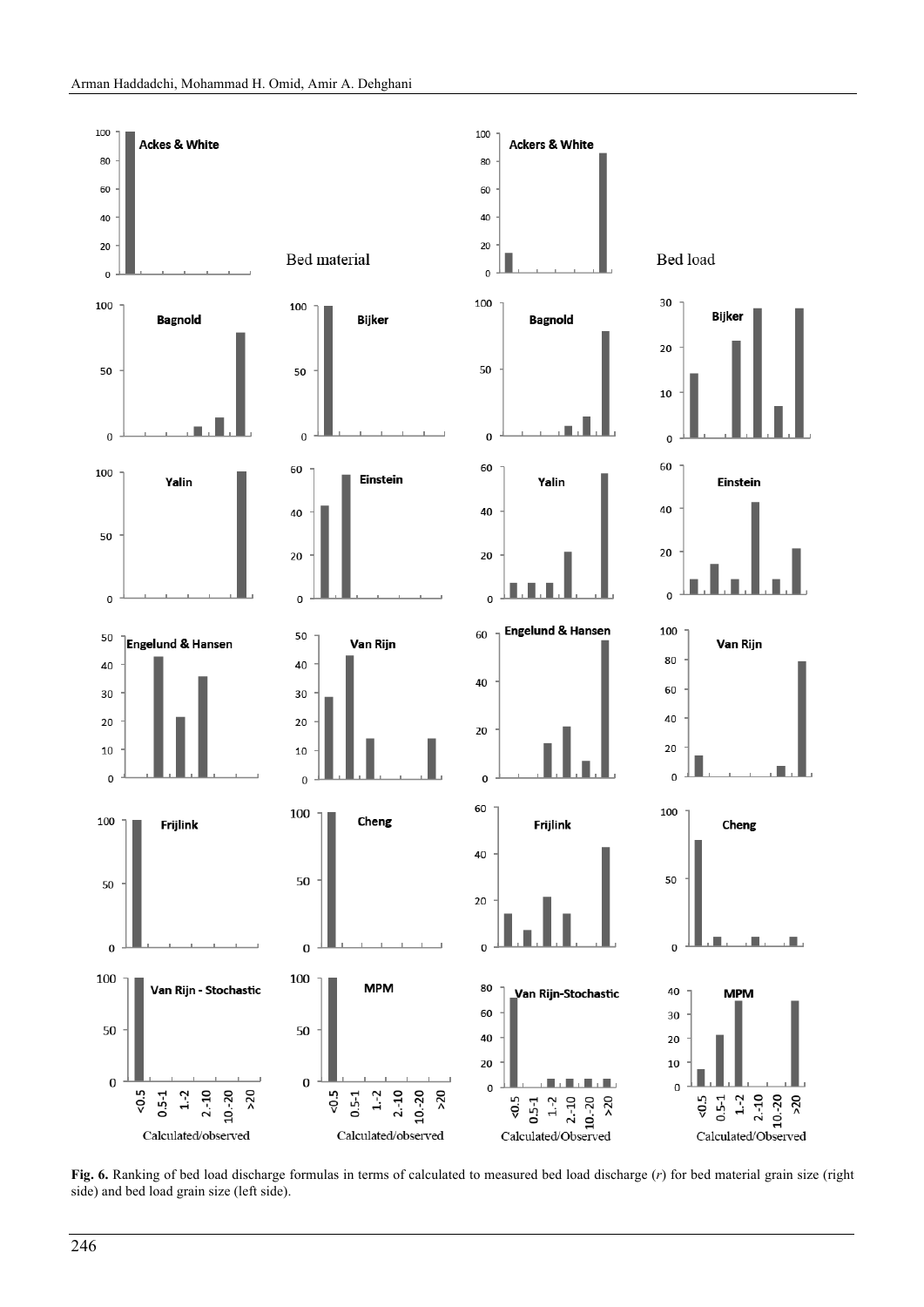#### **Evaluation based on frequency of** *r* **values**

The accuracy of the computed bed load transport rate is described in terms of the discrepancy ratio, defined as:

$$
r = \frac{q_{b,computed}}{q_{b, measured}}
$$

Previous comparisons have shown that none of the formulas achieved an *r* values that was very close to unity for all measurements (Bravo-Espinosa et al. 2003; Yang and Simoes, 2005).

Fig. 6 shows the calculated and measured bed load discharge using grain size of the bed load and bed material. As the use of finer texture (the grain size of bed load is finer than bed material load (see Fig. 3)) leads to better calculated bed load discharge, formulas like Frijlink (1952), Meyer-Peter and Mueller (1948), and Bijker (1971) that under estimate bed load discharge with bed material grain size, thereby improve substantially with using bed load grain size.

In comparison, bed material as the input parameter with bed load, the Ackers and White (1973) equation under predicts for the former and over predict for the latter. For Cheng equation using both grain sizes under predicts the measured bed load discharge, while using both bed load and bed material load as representative size, achieve to the same results and over predict the observed values in the Bagnold equation, since there is not sediment particle parameter in this equation. Einstein equation has better results with the bed load grain size than the bed material grain size.

The percentage of *r* values within the discrepancy ratio classes 0.5–2.0 and 0.33–3 are presented in Table 5 for all 12 formulas with bed load and bed material grain size.

Table 5 demonstrates that the Engelund and Hansen (1967) equation provides the best predictions using a representative sediment size based on the bed material, while this formula using a representative sediment size based on the bed load provides poor predictions. This is also true of the Van Rijn formula, but generally, using bed load grain size to evaluate equations yields substantially better results than bed material grain size.

The accuracy of bedload discharge formulas utilizing grain size of the bed material in descending order are those by Engelund and Hansen (1967), Van Rijn (1984a), Einstein (1950) and other equations.

The accuracy of bed load discharge equations using bed load as representative size in decreasing order are Shocklitsch (1950), Meyer-Peter and Mueller (1948), Frijlink, (1952), Einstein (1950), Bijker (1971), Yalin (1963), Engeleund and Hansen (1967), Van Rijn – Stochastic (1987), Cheng (2002), Van Rijn (1984a), Bagnold (1980), Ackers and White (1973). In general, using bedload grain size yields remarkably better results than bed material grain size, since more formulas have discrepancy ratio in the range of 0.5 to 2 and 0.33 to 3. This result proves that although using bed load grain size as a representative diameter for predicting bed load with formulas is not logic. Because it needs intensive field and laboratory work and is a time consuming procedure. But using bed material grain sizes do not achieve to reliable results in most of the formulas. To solve this problem finding a relationship between bed load and bed material for each stream or using smaller diameters (for example representative diameter smaller than *Da* for Meyer-Peter and Mueller (1948) or  $D_{35}$  in Ackers and White (1973)) can be proposed.

**Table 5.** Percentage of *r* values for all formulas with bed material grain size and bed load grain size.

| Bed material            |             |              |
|-------------------------|-------------|--------------|
| Formulas                | 0.5 < R < 2 | 0.33 < R < 3 |
| Engeleund and Hansen    | 64.3        | 71.5         |
| Van Rijn                | 57.2        | 57.2         |
| Einstein                | 57.2        | 64.3         |
| Meyer-Peter and Mueller |             |              |
| Ackers and White        |             |              |
| Bagnold                 |             |              |
| Yalin                   |             |              |
| Frijlink                |             |              |
| Van Rijn – Stochastic   |             |              |
| Bijker                  |             |              |
| Cheng                   |             |              |
| Shocklitsch             |             |              |

| Bed load                |             |              |
|-------------------------|-------------|--------------|
| Formulas                | 0.5 < R < 2 | 0.33 < R < 3 |
| Shocklitsch             | 64.3        | 71.5         |
| Meyer-Peter and Mueller | 57.2        | 57.2         |
| Frijlink                | 33.3        | 35.7         |
| Einstein                | 21.5        | 28.6         |
| Bijker                  | 21.5        | 35.7         |
| Yalin                   | 14.3        | 14.3         |
| Engeleund and Hansen    | 7.2         | 21.5         |
| Van Rijn – Stochastic   | 7.2         | 7.2          |
| Cheng                   | 7.2         | 7.2          |
| Van Rijn                |             | $\mathbf{0}$ |
| Bagnold                 |             |              |
| Ackers and White        |             |              |



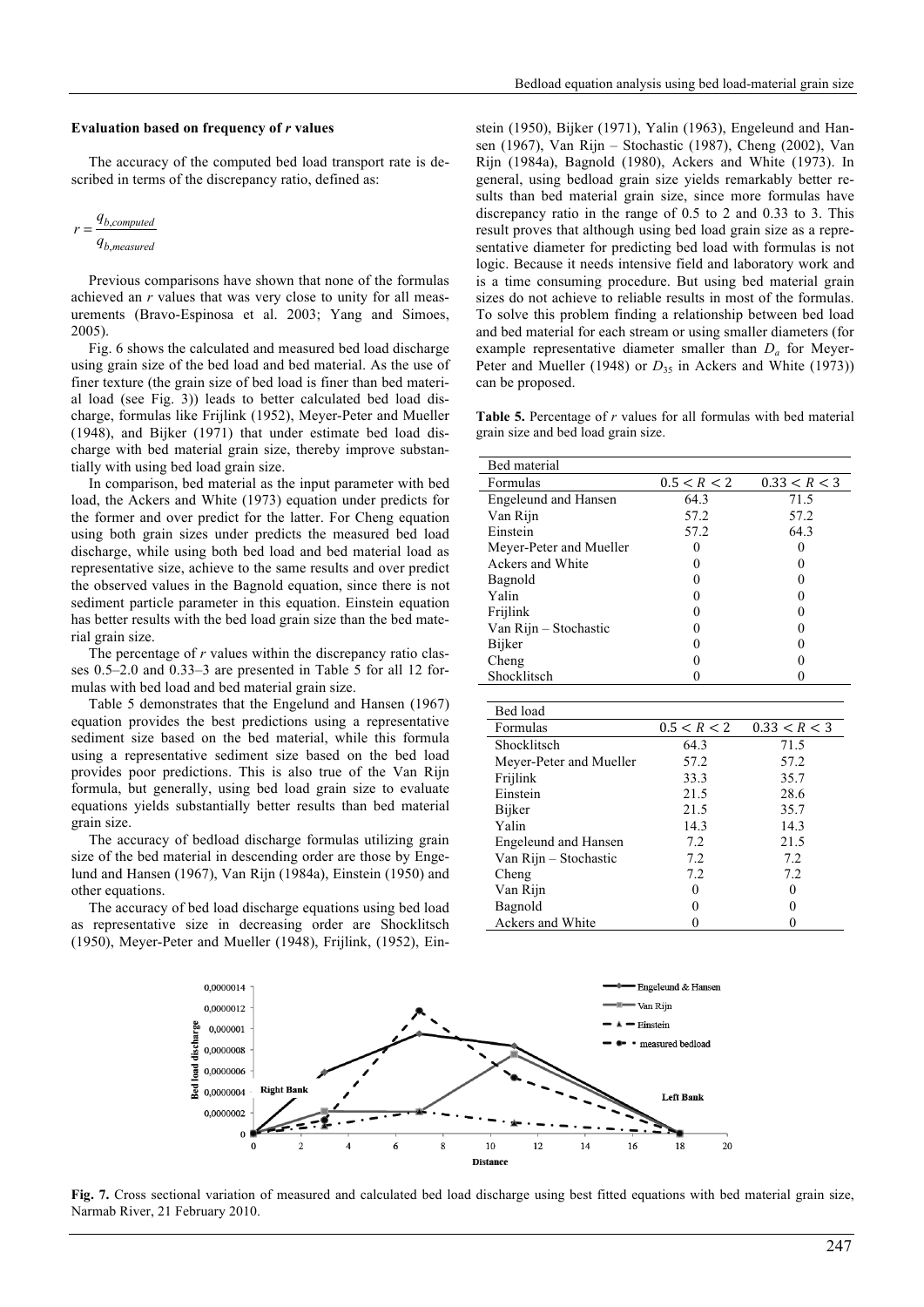

**Fig. 8.** Cross sectional variation of measured and computed bed load discharge using best fitted equations with bed load grain size, Narmab River, 21 February 2010.

#### **Local hydraulic conditions**

One of the methods to improve the accuracy of bed load formulas is to use local hydraulic parameters (Carson and Griffiths 1989). Fig. 7 shows application of Engelund and Hansen (1967), Van Rijn (1984a), and Einstein (1950) equations to measurements of 28 May 2010 with discrepancy ratio of 0.83, 0.58, and 0.21, respectively. For this calculation we used the hydraulic parameters of the individual verticals in conjunction with grain size of the bed material. Also, in Fig. 8 lateral distribution of measured and calculated bed load discharge for Shocklitsch (1950), Meyer-Peter and Mueller (1948), and Frijlink (1952) with discrepancy ratio of 0.9, 0.98, and 3.3, respectively.

# **CONCLUSIONS**

In this study, 12 bedload predictors are evaluated using fourteen series of measured bedload data in Narmab River, North Iran. An attempt was made to evaluate the formulas by comparing observed sediment discharges in a gravel bed river with values calculated by the formulas. The results presented in this paper can be used to find the suitable bedload formula for a gravel bed river with a mild slope. We conclude that:

1. In a given water discharge, two important input parameters that can affect the bedload discharges are river bed slope and representative grain size of sediments. In this mild slope river  $(S = 0.03\%)$ , using median size,  $D_{50}$  of bedload samples which is almost equal to  $D_{10}$  of bed material grain size leads to a more tolerable result than using median size of bed materials. This phenomenon is true in 11 out of 12 bedload formulas, except in Bagnold method that the particle size parameter does not exist, and the results of utilizing two types of grain sizes in evaluating bedload discharges are identical.

2. The equations by Engelund and Hansen (1967), Van Rijn (1984a), and Einstein (1950) adequately predicted bed load transport in this river with bed material grain size as representative diameter.

3. The accuracy of these 12 formulas in descending order with bed load grain size are: Shocklitsch (1950), Meyer-Peter and Mueller (1948), Frijlink (1952), Einstein (1950), Bijker (1971), Yalin (1963), Engeleund and Hansen (1967), Van Rijn – Stochastic (Van Rijn (1987)), Cheng (2002), Van Rijn (1984a), Bagnold (1980), Ackers and White (1973).

4. In general, more formulas predict bed load transport in the range of acceptable discrepancy ratio  $(0.33 \le R \le 3)$  using bed load grin size.

5. Higher overall accuracy of a formula does not guarantee that the formula is superior to the others under all flow and sediment conditions. The accuracy rating of a formula may vary depending on bed slope, grain size diameter, and other hydraulic and sedimentological data. This indicates that we cannot predict bed load transport discharge with any degree of reliability without an adequate number of observations.

# **REFERENCES**

- Ackers, P., White, W.R., 1973. Sediment transport: New approach and analysis. Journal of the Hydraulics Division, 99(11), 2041–2060.
- Bagnold, R.A., 1980. An empirical correlation of bedload transport rates in flumes and natural rivers. Proceedings, Royal Society (London), 372A, 453–473.
- Bijker, E.W., 1971. Longshore transport computations. Journal of the Water Ways, Harbours and Coastal Engineering Division, 97(4), 687–701.
- Bravo-Espinosa, M., Osterkamp, W.R., Lopes, V.L., 2003. Bedload transport in alluvial channels. Journal of Hydraulic Engineering, 129(10), 783–795.
- Brown, C.B., 1950. Sediment Transportation. Chapter XII Engineering Hydraulics. H. Rouse. New York, N.Y, John Wiley and Sons.
- Carson, M.A., Griffiths, G.A., 1989. Gravel transport in the braided Waimakariri River: Mechanisms, measurements and predictions. Journal of Hydrology, 109(3-4), 201–220.
- Cheng, N.S., 2002. Exponential formula for bedload transport. Journal of Hydraulic Engineering, 128(10), 942–946.
- Einstein, H.A., 1950. The bed-load function for sediment transportation in open channel flows. Technical Bulletin, No. 1026, U.S. Dep. of Agriculture, Washington, D.C.
- Emmett, W.W., 1980. A field calibration of the sedimenttrapping characteristics of the Helley-Smith bed load sampler. U.S. Geological Survey Prof. Paper 1139.
- Engelund, F., Hansen E., 1967. A Monograph on Sediment Transport in Alluvial Streams. Teknisk Forlag, Copenhagen, Denmark.
- Frijlink, H.C., 1952. Discussion of Bedload Movement Formulas of Kalinske, Einstein and Meyer-Peter and Müller and their application to recent measurements of bedload in the rivers in Holland. Delft Hydraulics, Delft, The Netherlands. X2344/LV.
- Gomez, B., Church, M., 1989. An assessment of bed load sediment transport formulae for gravel bed rivers. Water Resources Research, 25(6), 1161–1186.